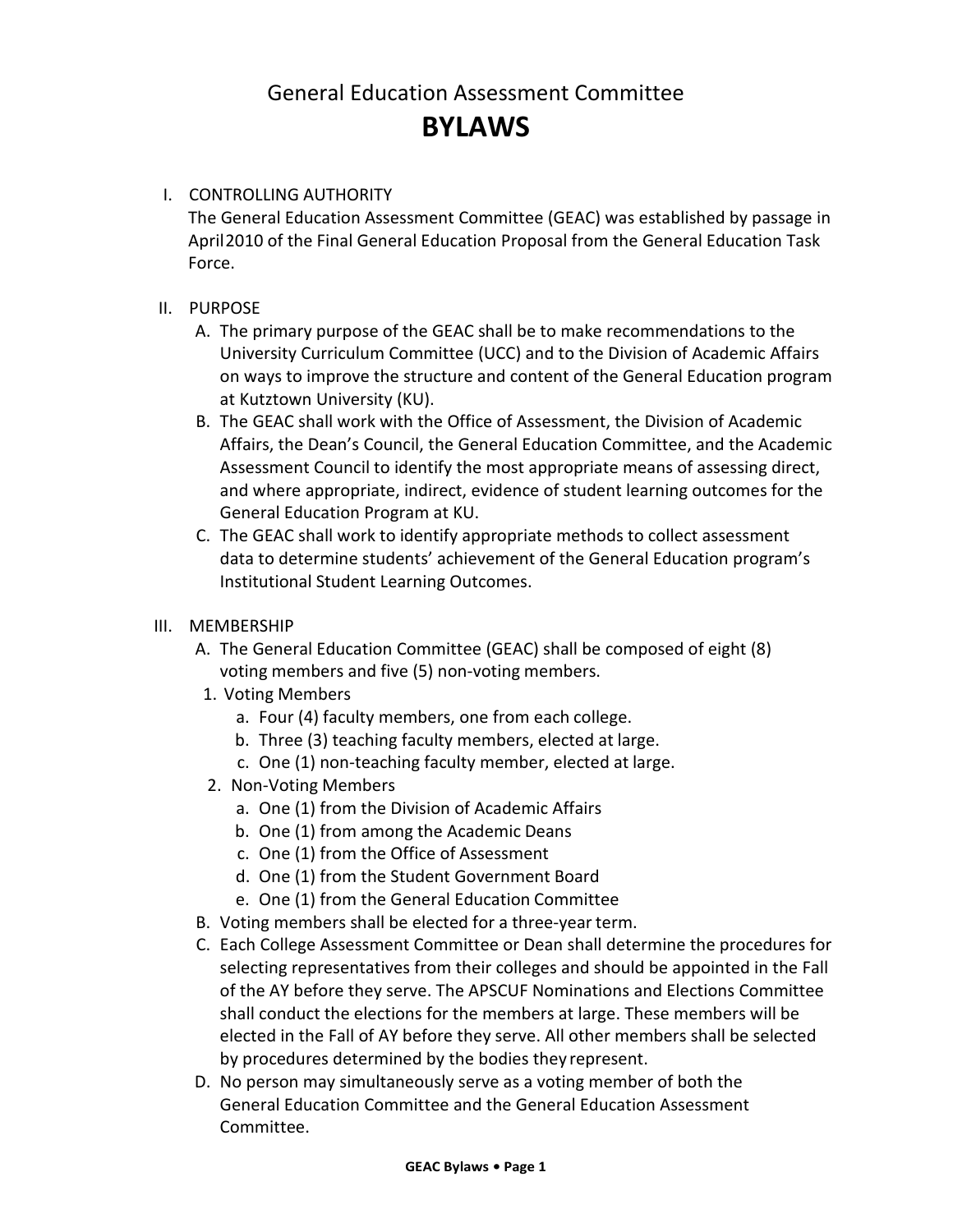# IV. EXECUTIVE COMMITTEE

# A. Composition

- 1. The Executive Committee shall consist of two officers, Chairperson, and Vice‐ Chairperson elected from among the voting membership of the committee.
- 2. The term of office for each officer shall be three years. Officers' terms as members of the committee shall be extended for three years starting the first year of leadership to allow the officers to complete their terms.
- 3. When necessary, election of officers shall take place during the Fall of the AY before the year in which the officer shall serve to assure the course release offered for leadership of this committee does not disrupt department operations.
- 4. In the event of an unexpected vacancy on the Executive Committee, an election shall be held as soon as possible to replace the vacancy. If necessary, the newly‐ elected officer's term shall be extended to three years.
- B. Duties
	- 1. The Chairperson shall conduct all meetings, communicate committee business with the University community at large, oversee the preparation of agendasand distribution of proposals, and otherwise represent the GEAC in University affairs as appropriate.
	- 2. The Vice‐chairperson shall assume all the duties and responsibilities of the Chairperson in the Chairperson's absence.
- C. Terms of Office
	- 1. There shall be no limit to the number of terms an officer may serve.
	- 2. An officer may be removed from office by a vote of two-thirds (5 votes) of the voting members.
- V. MEETINGS
	- A. At the beginning of each semester, the Executive Committee shall determine a meeting schedule based on the members' availability.
	- B. There shall be a minimum of two meetings persemester.
	- C. A quorum of two‐thirds (5 persons) of the voting membership shall be required to conduct official business at any meeting.
- VI. Proceedings
	- A. *Robert's Rules of Order, Revised* shall govern GEAC proceedings in all caseswhere applicable.
- VII. VOTING
	- A. The eight (8) faculty members shall have full voting rights. The five (5) non‐ voting members shall be permitted to make and second motions and engage in all discussions, but shall not be permitted to vote.
	- B. Voting members who need to be absent from a meeting may send a substitute (from the same constituency), who shall have full voting rights. Members have a responsibility to attend all meetings. If a member finds that he/she cannot fulfill the duties of a committee member, it is his/her duty to resign, so that another member may be chosen. Moreover, the Chair, with the consent of the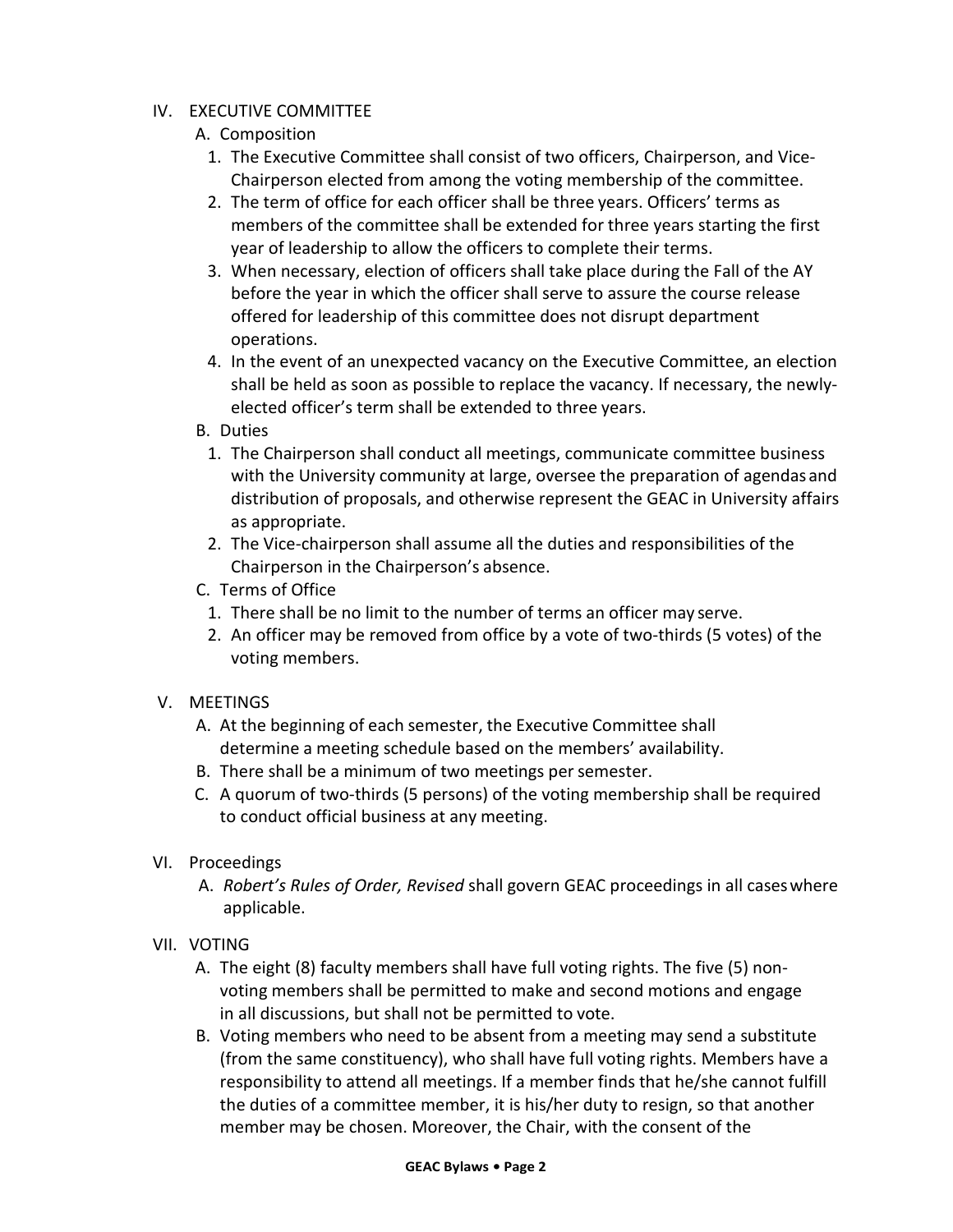Committee, may ask for the resignation of any member who has been absent, without sending a substitute, for at least half of the meetings called in any academic year.

- C. Proxy votes shall be permitted.
- D. Unless specified otherwise, a simple majority of those present and voting ata meeting shall be required to approve a proposal.
- E. At the discretion of the Chairperson, votes may be conducted electronically via e‐ mail, in which case a majority (5) of the voting membership shall be required to approve a proposal.
- VIII. AGENDA
	- A. The agenda shall consist of the following items in order of priority.
		- 1. General announcements by the Chairperson.
		- 2. Matters considered by the Chairperson to be of an emergency nature.
		- 3. Procedural matters (including election of officers when required).
		- 4. Approval of Minutes.
		- 5. Old Business including tabled proposals.
		- 6. New Business.
	- B. The agenda shall be prepared by the Chairperson, assisted by clerical support, and distributed to committee members at least one week in advance of the meeting whenever possible.
- IX. REPORTING PROCEDURES
	- A. The GEAC shall annually interpret assessment data, and based on these interpretations, make recommendations to the Division of Academic Affairs on the improvement of the General Education Program.
	- B. The annual report will be made available to the Vice President of Academic Affairs, General Education Committee, University Curriculum Committee, Academic Assessment Council, APSCUF, and Strategic Planning and Resources Committee. After review, the report will be made available to the faculty and published on the Office of Assessment's website.
	- C. Curricular Improvement
		- 1. The GEAC shall review the results of the annual assessments of the General Education Program, and annually compile a set of recommendations for improving the General Education curriculum, if deemed necessary.
		- 2. Recommendations for improvements to the General Education Program shall be submitted to the General Education Committee for consideration and discussion.
	- D. Reports submitted by or to the GEAC, including the constituent data embedded in said reports, shall not be used in any way to evaluate the individual performance of any faculty member, and shall not be included in any way in departmental, college, or university evaluation, tenure, or promotion processes.
- X. SUPPORT SERVICES

Support Services for the GEAC shall include but are not limited to:

- A. One quarter reassigned time for the GEAC faculty Chairperson.
- B. University clerical support to expedite GEAC business.

#### **GEAC Bylaws • Page 3**